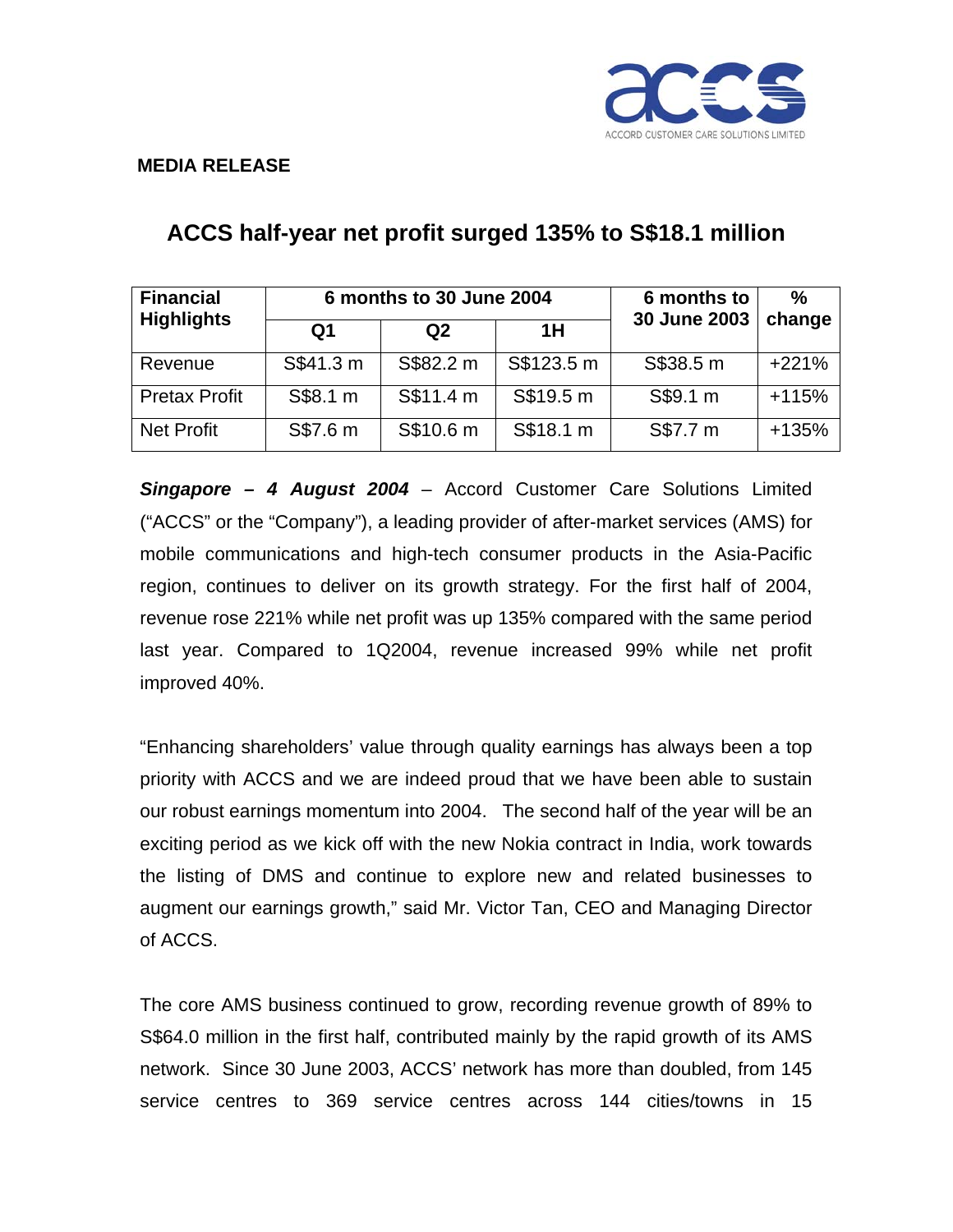countries/territories as at 30 June 2004. The ACCS Group also manages a network of 668 repair management centres on behalf of its partners. The bulk of the expansion in the network in the first half was due to ACCS' expansion into the India AMS market.

Noteworthy too was the impressive growth at its distribution management solutions (DMS) business, where revenues soared to S\$62.6 million due mainly to growth by acquisitions by its wholly-owned subsidiary, Distribution Management Solutions Pte Ltd ("DMSPL"). The Group's DMS business now accounts for approximately 49% of the Group's revenues, up from 12% previously.

For the six months ended 30 June 2004, ACCS also achieved positive net operating cash flows of S\$21.3 million. Cash position as at 30 June 2004 stood at S\$32.2 million.

# *PRC and India to propel future growth*

"Going forward, ACCS is gearing up for further growth as we explore new opportunities in our target markets in the PRC and India. Our vision for the PRC and India is to operate a nationwide AMS network. In the PRC, the world's largest mobile phone market, we seek to achieve that by strategic alliances with key major players. In India, where the low mobile phone penetration rate holds significant growth potential, we continue to grow our market presence with a second nationwide network contract, this time for Nokia India. With our track record, we are well-positioned to become the preferred service partner for other major global brands looking to build up their market presence in India. We expect our business in India to contribute approximately S\$40 million in revenue for FY2005," added Mr. Tan.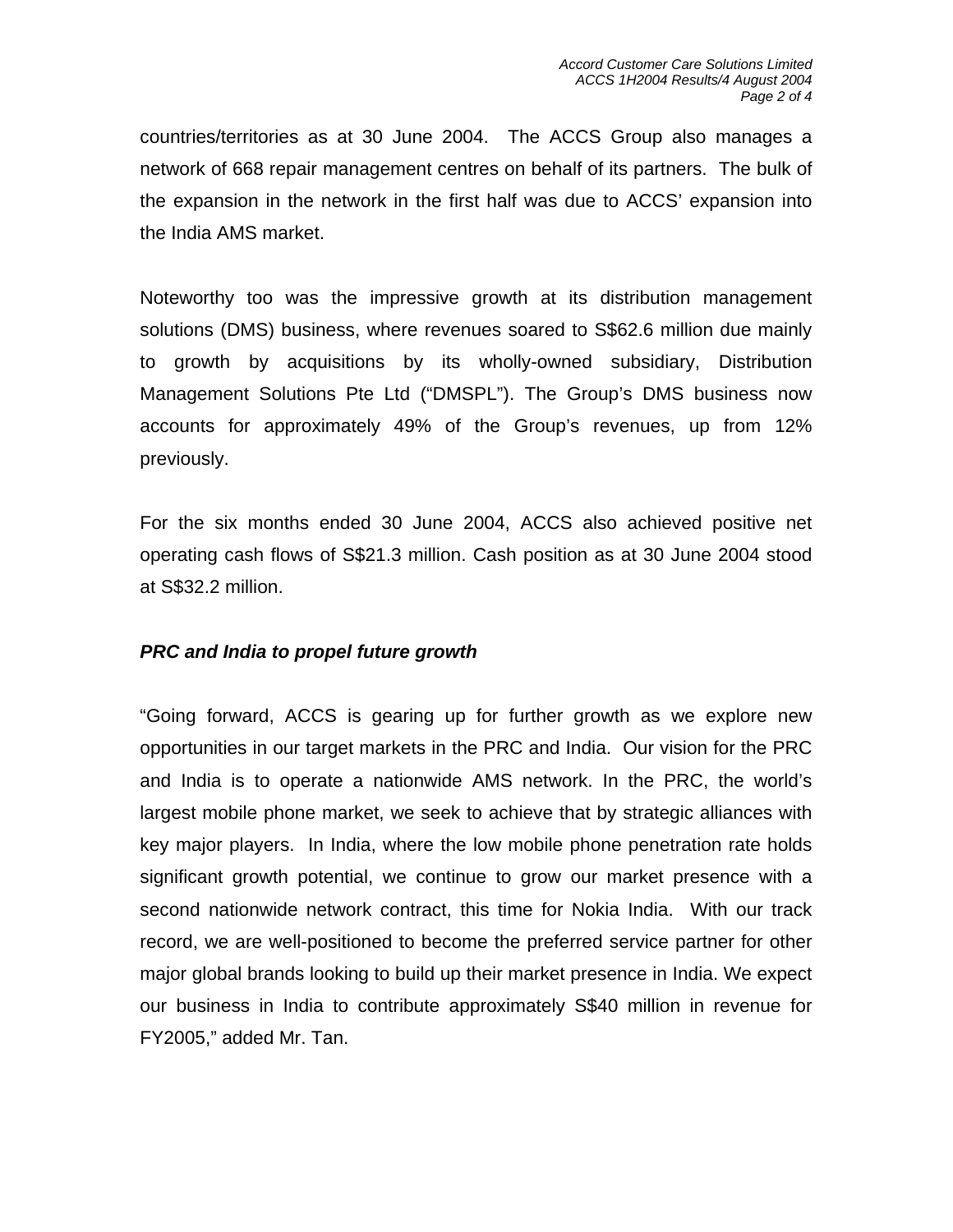Including the appointment by Nokia India Private Limited as its Care partner in India, ACCS is now the Care partner to Nokia in 11 countries across the Asia-Pacific region.

## *South Pacific*

With a nationwide AMS network in place in Australia, the ACCS Group is exploring various business opportunities in South Pacific. The ACCS Group was recently appointed by InFocus Corporation (NASDAQ: INFS) as its new national service agent across Australia. InFocus is a worldwide leader in digital projection technology and services.

"We continue to see a trend of consolidation in the fragmented AMS industry in the region as well as the increasing outsourcing trend in the telco industry. We believe that ACCS, with its track record and extensive regional network, is poised to benefit from current trends and remain optimistic of the Group's prospects in the next reporting period as we establish ourselves as the AMS partner of choice in the Asia-Pacific region," concluded Mr Tan

*IR/Media Contact: Juliet Ang, NRA Capital Pte Ltd Email: juliet.ang@netresearch-asia.com Tel: 6557 0718/9839 9016*